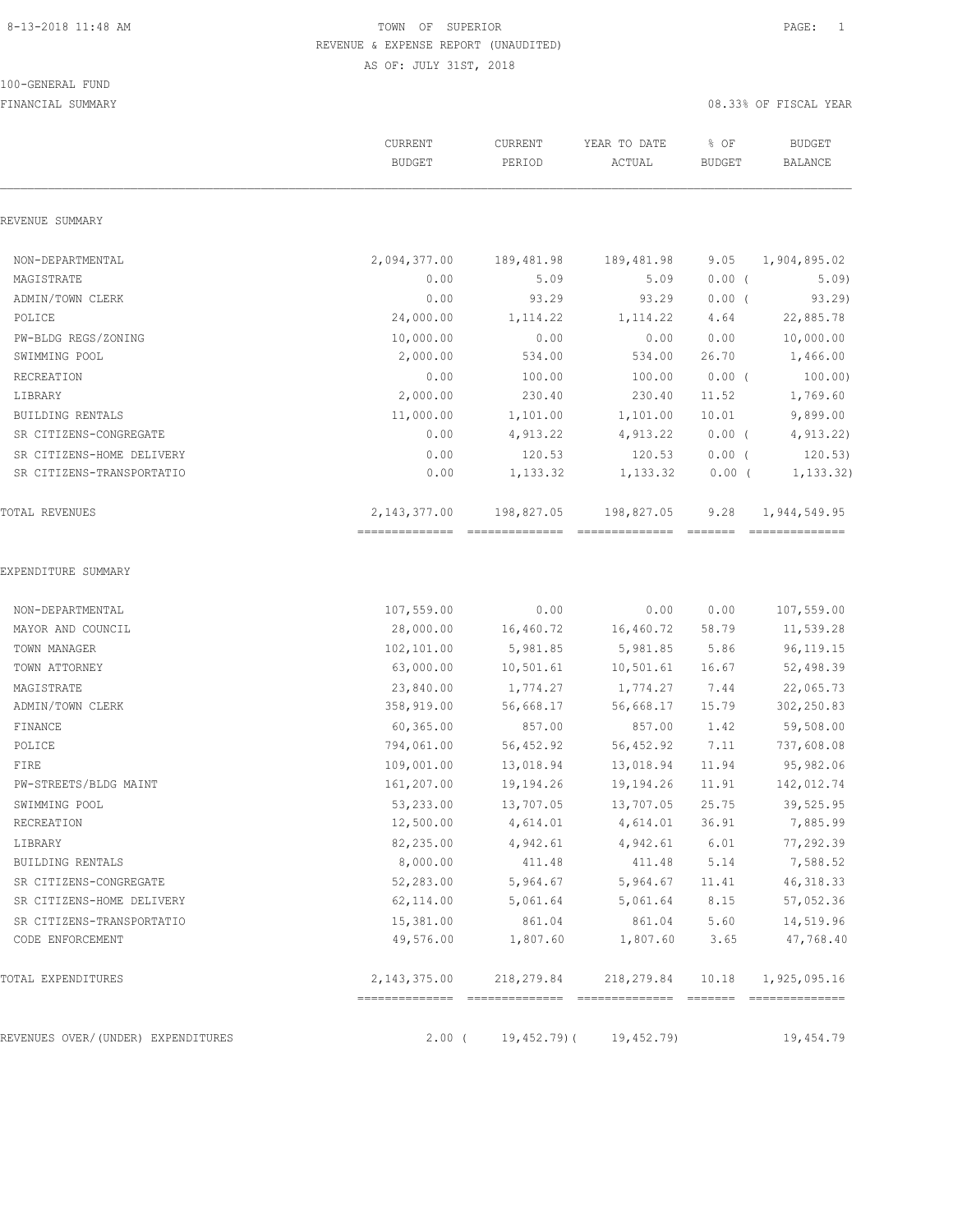200-REFUSE SERVICE

|                                    | CURRENT<br><b>BUDGET</b>      | CURRENT<br>PERIOD        | YEAR TO DATE<br>ACTUAL   | % OF<br>BUDGET   | <b>BUDGET</b><br>BALANCE   |
|------------------------------------|-------------------------------|--------------------------|--------------------------|------------------|----------------------------|
| REVENUE SUMMARY                    |                               |                          |                          |                  |                            |
| NON-DEPARTMENTAL                   | 4,000.00                      | 640.00                   | 640.00                   | 16.00            | 3,360.00                   |
| TOTAL REVENUES                     | 4,000.00<br>==============    | 640.00<br>============== | 640.00<br>============== | 16.00<br>------- | 3,360.00<br>============== |
| EXPENDITURE SUMMARY                |                               |                          |                          |                  |                            |
| NON-DEPARTMENTAL                   | 111,697.00                    | 10, 121.45               | 10,121.45                | 9.06             | 101,575.55                 |
| TOTAL EXPENDITURES                 | 111,697.00                    | 10,121.45                | 10,121.45                | 9.06             | 101,575.55                 |
| REVENUES OVER/(UNDER) EXPENDITURES | ==============<br>107,697.00( | $9,481.45$ ) (           | 9,481.45)                |                  | ==========<br>98, 215.55)  |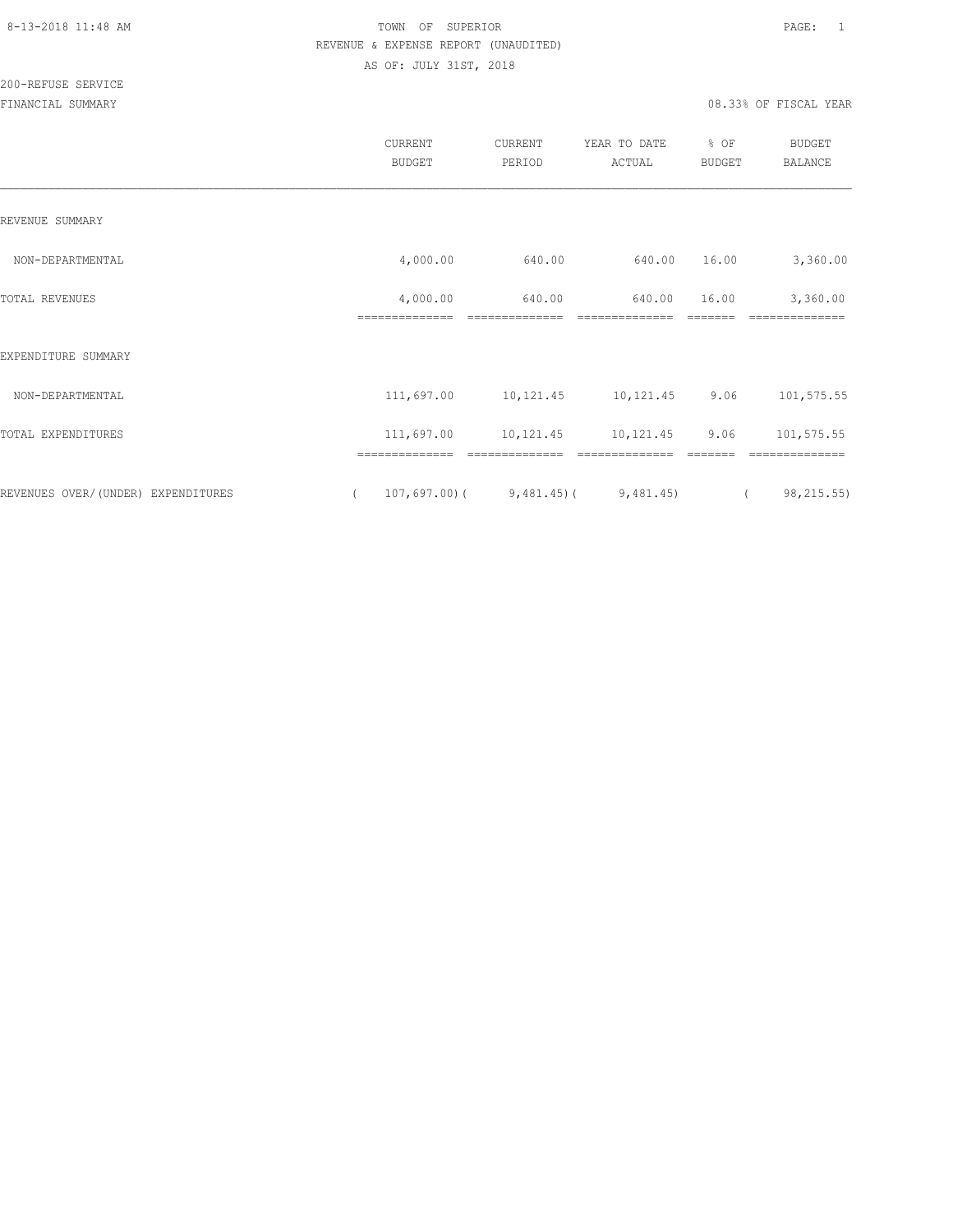# 210-SEWER

|                                    | CURRENT<br><b>BUDGET</b>     | CURRENT<br>PERIOD           | YEAR TO DATE<br>ACTUAL      | % OF<br>BUDGET  | <b>BUDGET</b><br><b>BALANCE</b> |  |
|------------------------------------|------------------------------|-----------------------------|-----------------------------|-----------------|---------------------------------|--|
| REVENUE SUMMARY                    |                              |                             |                             |                 |                                 |  |
| NON-DEPARTMENTAL                   | 380,000.00                   | 26,260.14                   | 26,260.14 6.91              |                 | 353,739.86                      |  |
| TOTAL REVENUES                     | 380,000.00<br>============== | 26,260.14<br>============== | 26,260.14<br>============== | 6.91<br>======= | 353,739.86<br>--------------    |  |
| EXPENDITURE SUMMARY                |                              |                             |                             |                 |                                 |  |
| NON-DEPARTMENTAL                   | 502,925.00                   | 20,699.75                   | 20,699.75                   | 4.12            | 482, 225.25                     |  |
| TOTAL EXPENDITURES                 | 502,925.00                   | 20,699.75                   | 20,699.75                   | 4.12            | 482, 225.25                     |  |
|                                    | ==============               | --------------              | ==============              | -------         | ==============                  |  |
| REVENUES OVER/(UNDER) EXPENDITURES | 122, 925.00<br>$\left($      | 5,560.39                    | 5,560.39                    |                 | 128,485.39)<br>$\left($         |  |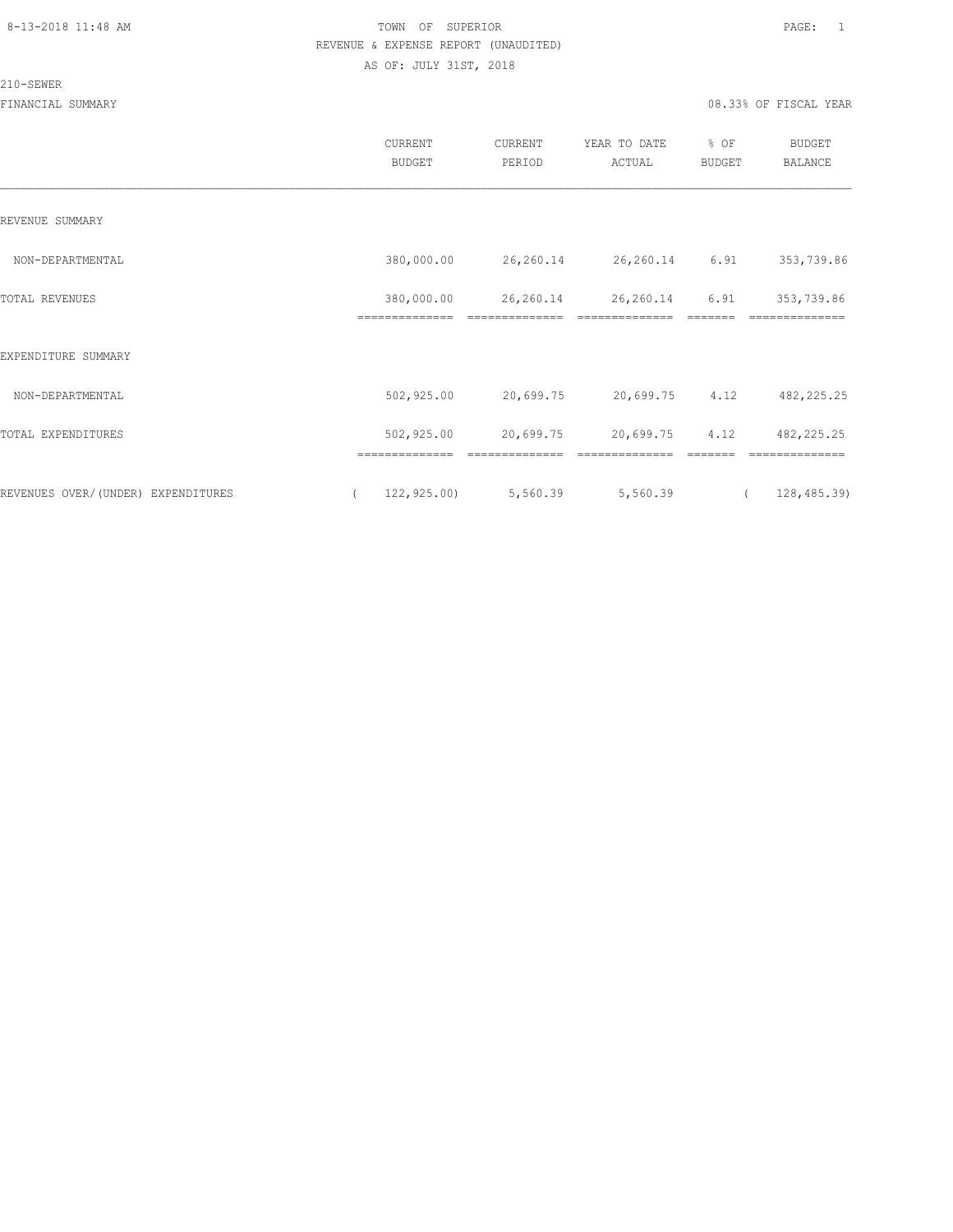#### 220-AMBULANCE

|                                    | <b>CURRENT</b><br><b>BUDGET</b> | CURRENT<br>PERIOD | YEAR TO DATE<br>ACTUAL      | % OF<br>BUDGET | BUDGET<br><b>BALANCE</b> |
|------------------------------------|---------------------------------|-------------------|-----------------------------|----------------|--------------------------|
| REVENUE SUMMARY                    |                                 |                   |                             |                |                          |
| NON-DEPARTMENTAL                   | 648,627.00                      |                   | 42, 137.79 42, 137.79 6.50  |                | 606,489.21               |
| TOTAL REVENUES                     | 648,627.00<br>==============    | 42,137.79         | 42,137.79<br>============== | 6.50           | 606,489.21               |
| EXPENDITURE SUMMARY                |                                 |                   |                             |                |                          |
| NON-DEPARTMENTAL                   | 423,158.00                      | 28,825.50         | 28,825.50                   | 6.81           | 394,332.50               |
| TOTAL EXPENDITURES                 | 423,158.00                      | 28,825.50         | 28,825.50                   | 6.81           | 394, 332.50              |
|                                    | ==============                  | ==============    | ==============              |                | ==============           |
| REVENUES OVER/(UNDER) EXPENDITURES | 225,469.00                      | 13,312.29         | 13, 312.29                  |                | 212, 156.71              |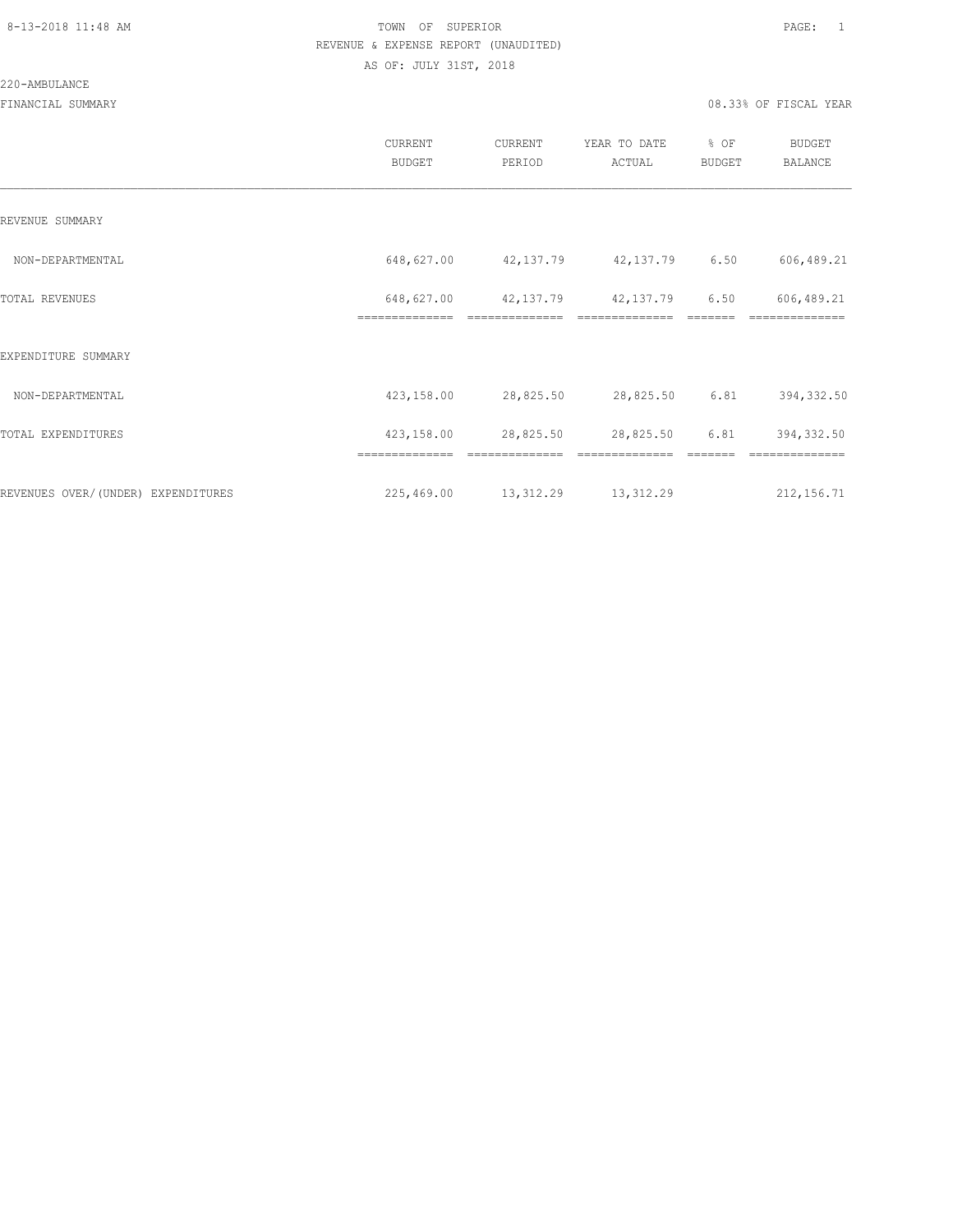#### 230-CEMETARY

|                                     | <b>CURRENT</b><br><b>BUDGET</b> | CURRENT<br>PERIOD | YEAR TO DATE<br>ACTUAL | % OF<br><b>BUDGET</b> | <b>BUDGET</b><br>BALANCE |
|-------------------------------------|---------------------------------|-------------------|------------------------|-----------------------|--------------------------|
| REVENUE SUMMARY                     |                                 |                   |                        |                       |                          |
| NON-DEPARTMENTAL                    | 25,000.00                       | 100.00            | 100.00                 | 0.40                  | 24,900.00                |
| TOTAL REVENUES                      | 25,000.00                       | 100.00            | 100.00                 | 0.40                  | 24,900.00                |
| EXPENDITURE SUMMARY                 |                                 |                   |                        |                       |                          |
| NON-DEPARTMENTAL                    | 19,847.00                       | 830.28            | 830.28                 | 4.18                  | 19,016.72                |
| TOTAL EXPENDITURES                  | 19,847.00                       | 830.28            | 830.28                 | 4.18                  | 19,016.72                |
|                                     | ==============                  |                   |                        |                       |                          |
| REVENUES OVER/ (UNDER) EXPENDITURES | $5,153.00$ (                    | $730.28$ ) (      | 730.28)                |                       | 5,883.28                 |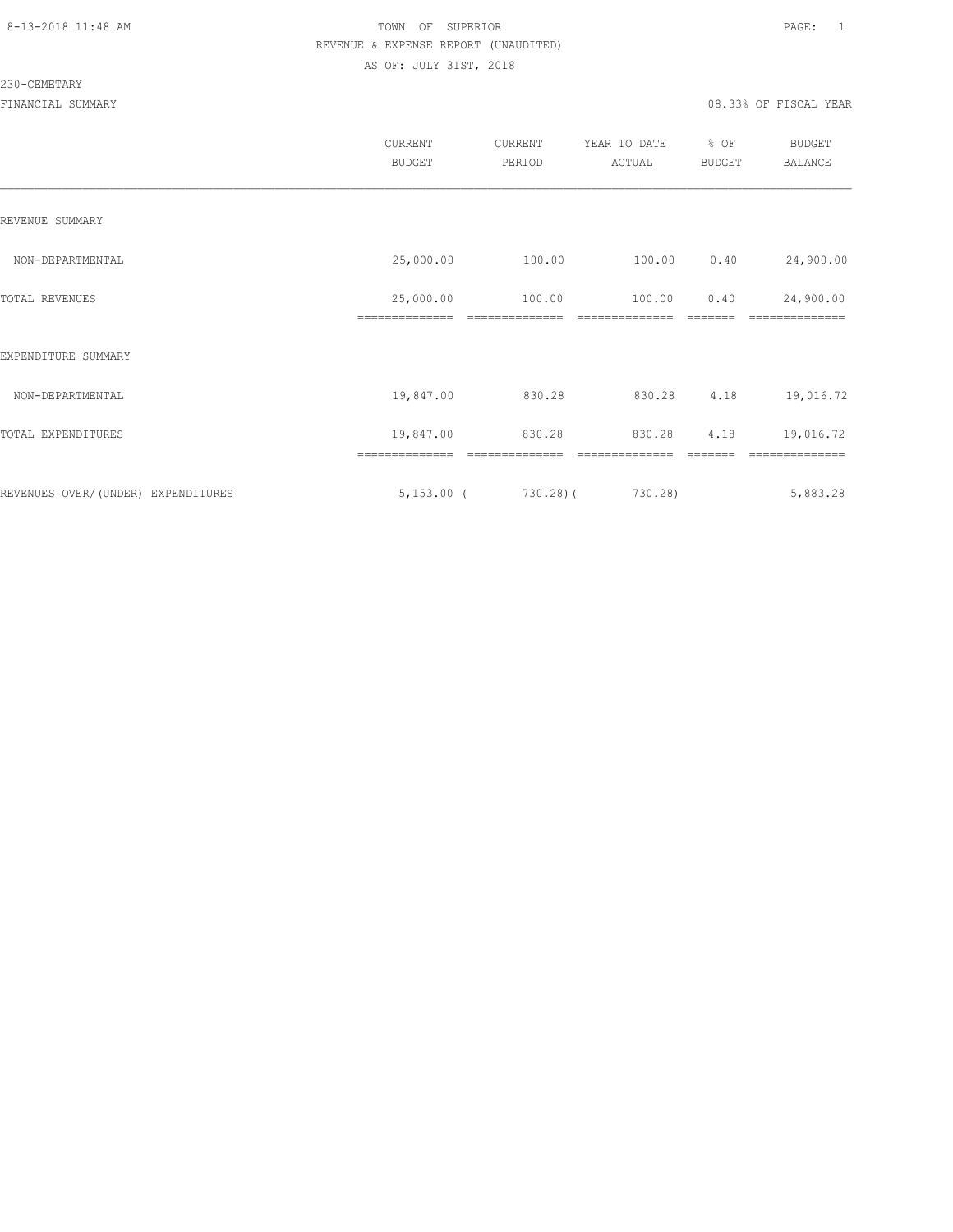# 300-HIGHWAY USERS REVENUE

|                                    | <b>CURRENT</b><br><b>BUDGET</b> | CURRENT<br>PERIOD | YEAR TO DATE<br>ACTUAL        | % OF<br><b>BUDGET</b> | BUDGET<br><b>BALANCE</b> |
|------------------------------------|---------------------------------|-------------------|-------------------------------|-----------------------|--------------------------|
| REVENUE SUMMARY                    |                                 |                   |                               |                       |                          |
| NON-DEPARTMENTAL                   | 468,178.00                      | 21,161.17         | 21, 161. 17 4. 52             |                       | 447,016.83               |
| TOTAL REVENUES                     | 468,178.00                      | 21, 161. 17       | 21, 161. 17 4.52              |                       | 447,016.83               |
| EXPENDITURE SUMMARY                |                                 |                   |                               |                       |                          |
| NON-DEPARTMENTAL                   | 406,033.00                      | 37,446.68         | 37,446.68                     | 9.22                  | 368,586.32               |
| TOTAL EXPENDITURES                 | 406,033.00                      | 37,446.68         | 37,446.68                     | 9.22                  | 368,586.32               |
| REVENUES OVER/(UNDER) EXPENDITURES | 62,145.00 (                     |                   | $16, 285.51$ ( $16, 285.51$ ) |                       | 78,430.51                |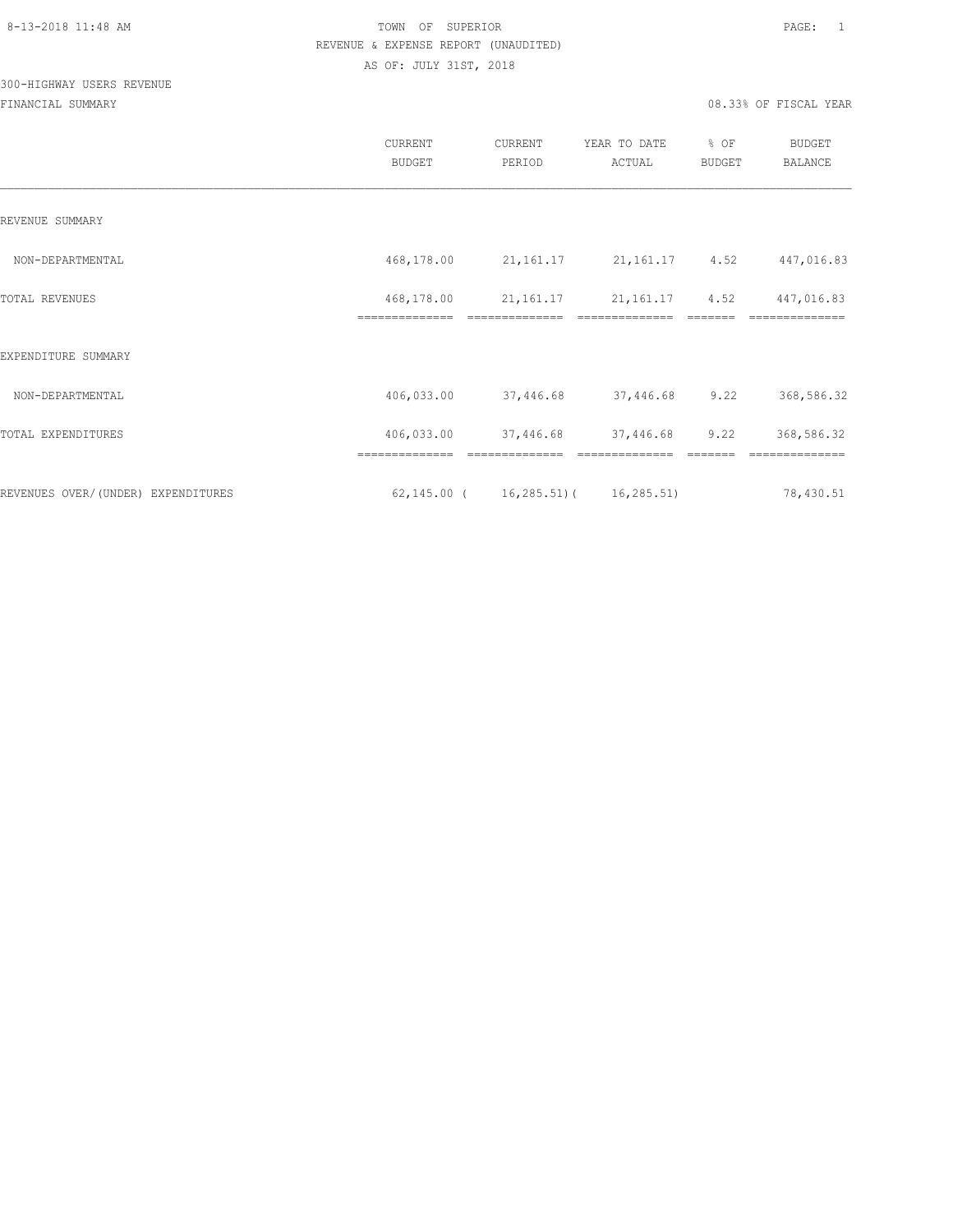310-EXCISE TAX

|                                    | CURRENT<br><b>BUDGET</b>     | CURRENT<br>PERIOD                                              | YEAR TO DATE<br>ACTUAL | % OF<br>BUDGET        | <b>BUDGET</b><br><b>BALANCE</b> |
|------------------------------------|------------------------------|----------------------------------------------------------------|------------------------|-----------------------|---------------------------------|
| REVENUE SUMMARY                    |                              |                                                                |                        |                       |                                 |
| NON-DEPARTMENTAL                   | 415,771.00                   | 0.00                                                           | 0.00                   | 0.00                  | 415,771.00                      |
| <b>TOTAL REVENUES</b>              | 415,771.00<br>============== | 0.00                                                           | 0.00                   | 0.00                  | 415,771.00                      |
| EXPENDITURE SUMMARY                |                              |                                                                |                        |                       |                                 |
| NON-DEPARTMENTAL                   | 477,917.00                   | 9,619.35                                                       | 9,619.35               | 2.01                  | 468,297.65                      |
| TOTAL EXPENDITURES                 | 477,917.00                   | 9,619.35                                                       | 9,619.35               | 2.01                  | 468,297.65                      |
| REVENUES OVER/(UNDER) EXPENDITURES | ==============               | ==============<br>$62, 146.00$ ( $9, 619.35$ ) ( $9, 619.35$ ) | --------------         | -------<br>$\sqrt{2}$ | ==============<br>52, 526.65    |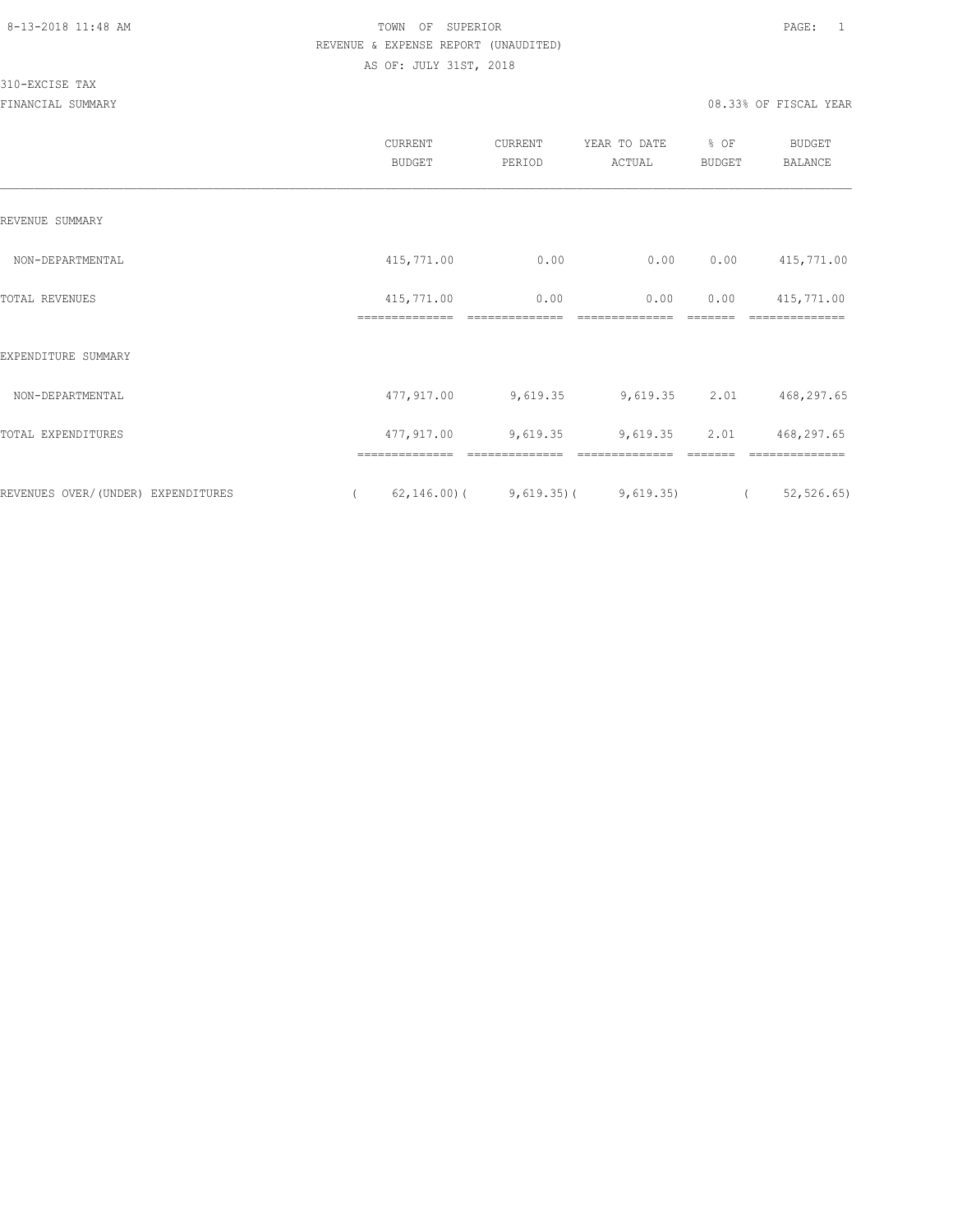|                     | CURRENT         | CURRENT                                                                                                                                                                                                                                                                                                                                                                                                                                                                                      | YEAR TO DATE                                                                                                                                                                                                                                                                                                                                                                                                                                                                                 | $\div$ OF           | BUDGET         |
|---------------------|-----------------|----------------------------------------------------------------------------------------------------------------------------------------------------------------------------------------------------------------------------------------------------------------------------------------------------------------------------------------------------------------------------------------------------------------------------------------------------------------------------------------------|----------------------------------------------------------------------------------------------------------------------------------------------------------------------------------------------------------------------------------------------------------------------------------------------------------------------------------------------------------------------------------------------------------------------------------------------------------------------------------------------|---------------------|----------------|
|                     | BUDGET          | PERIOD                                                                                                                                                                                                                                                                                                                                                                                                                                                                                       | ACTUAL                                                                                                                                                                                                                                                                                                                                                                                                                                                                                       | BUDGET              | BALANCE        |
| REVENUE SUMMARY     |                 |                                                                                                                                                                                                                                                                                                                                                                                                                                                                                              |                                                                                                                                                                                                                                                                                                                                                                                                                                                                                              |                     |                |
| EXPENDITURE SUMMARY | --------------- | ______________                                                                                                                                                                                                                                                                                                                                                                                                                                                                               | ______________                                                                                                                                                                                                                                                                                                                                                                                                                                                                               | -------             | -------------- |
|                     | .               | _________                                                                                                                                                                                                                                                                                                                                                                                                                                                                                    | -----------                                                                                                                                                                                                                                                                                                                                                                                                                                                                                  | ======              | .              |
|                     | ==============  | $\begin{array}{c} \multicolumn{2}{c} {\textbf{1}} & \multicolumn{2}{c} {\textbf{2}} & \multicolumn{2}{c} {\textbf{3}} & \multicolumn{2}{c} {\textbf{4}} \\ \multicolumn{2}{c} {\textbf{5}} & \multicolumn{2}{c} {\textbf{6}} & \multicolumn{2}{c} {\textbf{7}} & \multicolumn{2}{c} {\textbf{8}} & \multicolumn{2}{c} {\textbf{9}} \\ \multicolumn{2}{c} {\textbf{1}} & \multicolumn{2}{c} {\textbf{1}} & \multicolumn{2}{c} {\textbf{1}} & \multicolumn{2}{c} {\textbf{1}} & \multicolumn{$ | $\begin{array}{c} \multicolumn{2}{c} {\textbf{1}} & \multicolumn{2}{c} {\textbf{2}} & \multicolumn{2}{c} {\textbf{3}} & \multicolumn{2}{c} {\textbf{4}} \\ \multicolumn{2}{c} {\textbf{5}} & \multicolumn{2}{c} {\textbf{6}} & \multicolumn{2}{c} {\textbf{7}} & \multicolumn{2}{c} {\textbf{8}} & \multicolumn{2}{c} {\textbf{9}} \\ \multicolumn{2}{c} {\textbf{1}} & \multicolumn{2}{c} {\textbf{1}} & \multicolumn{2}{c} {\textbf{1}} & \multicolumn{2}{c} {\textbf{1}} & \multicolumn{$ | --------<br>------- | ============== |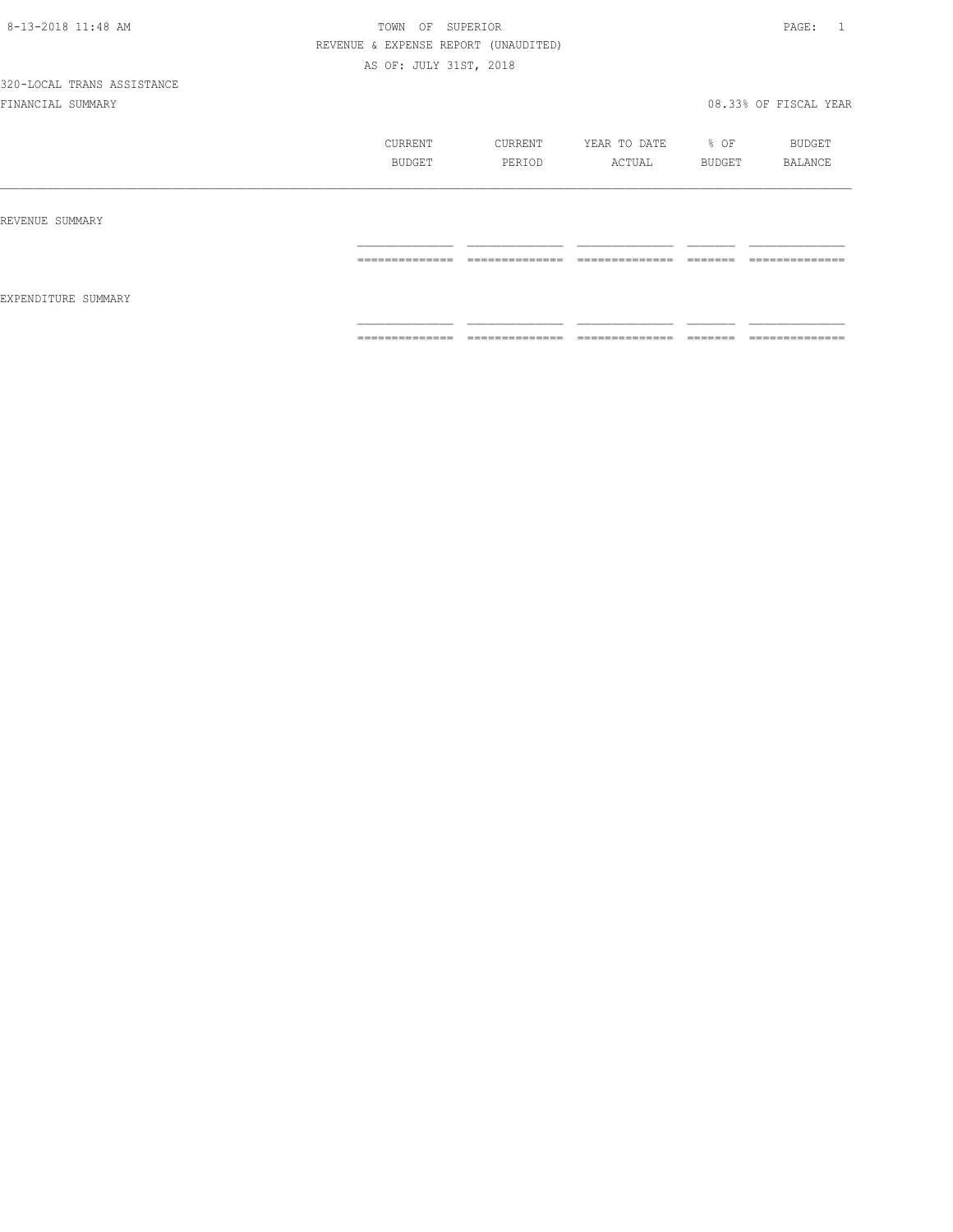400-GADA BOND

|                     | CURRENT        | CURRENT             | YEAR TO DATE        | % OF                 | BUDGET                            |
|---------------------|----------------|---------------------|---------------------|----------------------|-----------------------------------|
|                     | BUDGET         | PERIOD              | ACTUAL              | BUDGET               | BALANCE                           |
| REVENUE SUMMARY     |                |                     |                     |                      |                                   |
| EXPENDITURE SUMMARY | ============== | ______________<br>. | ______________<br>. | ________<br>________ | ______________<br>_______________ |
|                     | -------------- | ______________      | ______________      | --------             | ---------------                   |
|                     | .              | ------------        | .                   | -------              | .                                 |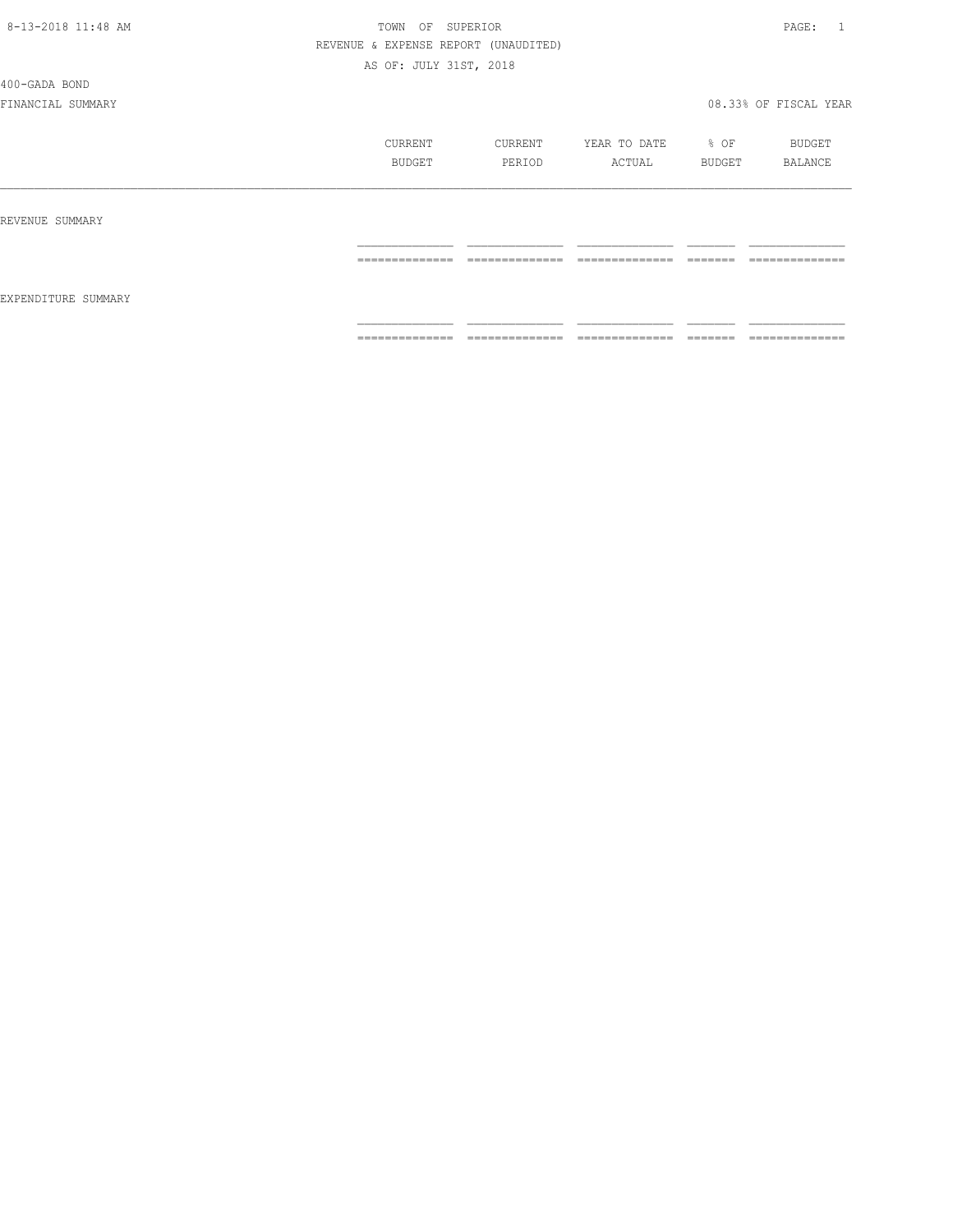410-MPC BOND

|                     | CURRENT<br><b>BUDGET</b>          | CURRENT<br>PERIOD                 | YEAR TO DATE<br>ACTUAL            | % OF<br>BUDGET       | BUDGET<br>BALANCE                 |
|---------------------|-----------------------------------|-----------------------------------|-----------------------------------|----------------------|-----------------------------------|
| REVENUE SUMMARY     |                                   |                                   |                                   |                      |                                   |
| EXPENDITURE SUMMARY | ______________<br>_______________ | ______________<br>_______________ | --------------<br>_______________ | --------<br>________ | ______________<br>_______________ |
|                     | ---------------<br>.              | ______________<br>.               | --------------<br>.               | -------              | ==============                    |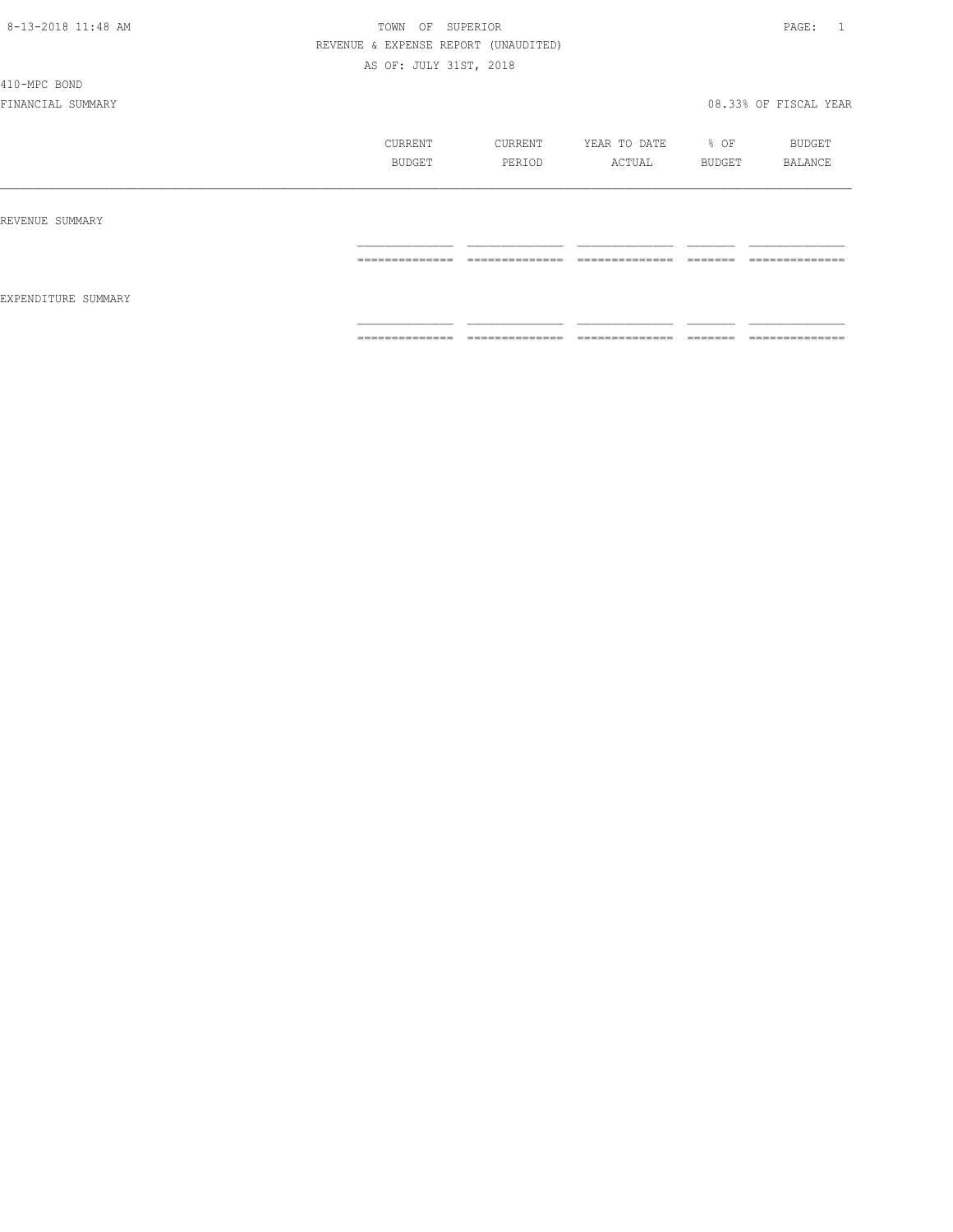500-GRANTS

|                                    | CURRENT<br>BUDGET              | CURRENT<br>PERIOD | YEAR TO DATE<br>ACTUAL                                  | % OF<br>BUDGET | <b>BUDGET</b><br>BALANCE   |
|------------------------------------|--------------------------------|-------------------|---------------------------------------------------------|----------------|----------------------------|
| REVENUE SUMMARY                    |                                |                   |                                                         |                |                            |
| NON-DEPARTMENTAL                   | 2,488,440.00                   | 0.00              | 0.00                                                    |                | $0.00 \qquad 2,488,440.00$ |
| RECREATION GRANTS                  |                                |                   | 7,500.00 19,264.00 19,264.00                            |                | 256.85 (11,764.00)         |
| AIRPORT GRANTS                     | 0.00                           | 5,508.10          | 5,508.10                                                |                | $0.00$ ( $5,508.10$ )      |
| TOTAL REVENUES                     | 2,495,940.00<br>============== |                   | 24,772.10 24,772.10 0.99 2,471,167.90<br>-------------- |                |                            |
| EXPENDITURE SUMMARY                |                                |                   |                                                         |                |                            |
| NON-DEPARTMENTAL                   | 2,488,440.00                   | 0.00              | 0.00                                                    | 0.00           | 2,488,440.00               |
| RECREATION GRANTS                  | 7,500.00                       | 650.00            | 650.00                                                  | 8.67           | 6,850.00                   |
| RESOLUTION COPPER GIVING           | 0.00                           |                   | 1,061.35 1,061.35                                       |                | $0.00$ ( $1,061.35$ )      |
| AIRPORT GRANTS                     | 0.00                           | 4,440.00          | 4,440.00                                                |                | 0.00(4,440.00)             |
| TOTAL EXPENDITURES                 | 2,495,940.00<br>============== | ==============    | 6,151.35 6,151.35 0.25 2,489,788.65<br>==============   | --------       | --------------             |
| REVENUES OVER/(UNDER) EXPENDITURES | 0.00                           |                   | 18,620.75 18,620.75                                     | $\overline{a}$ | 18,620.75)                 |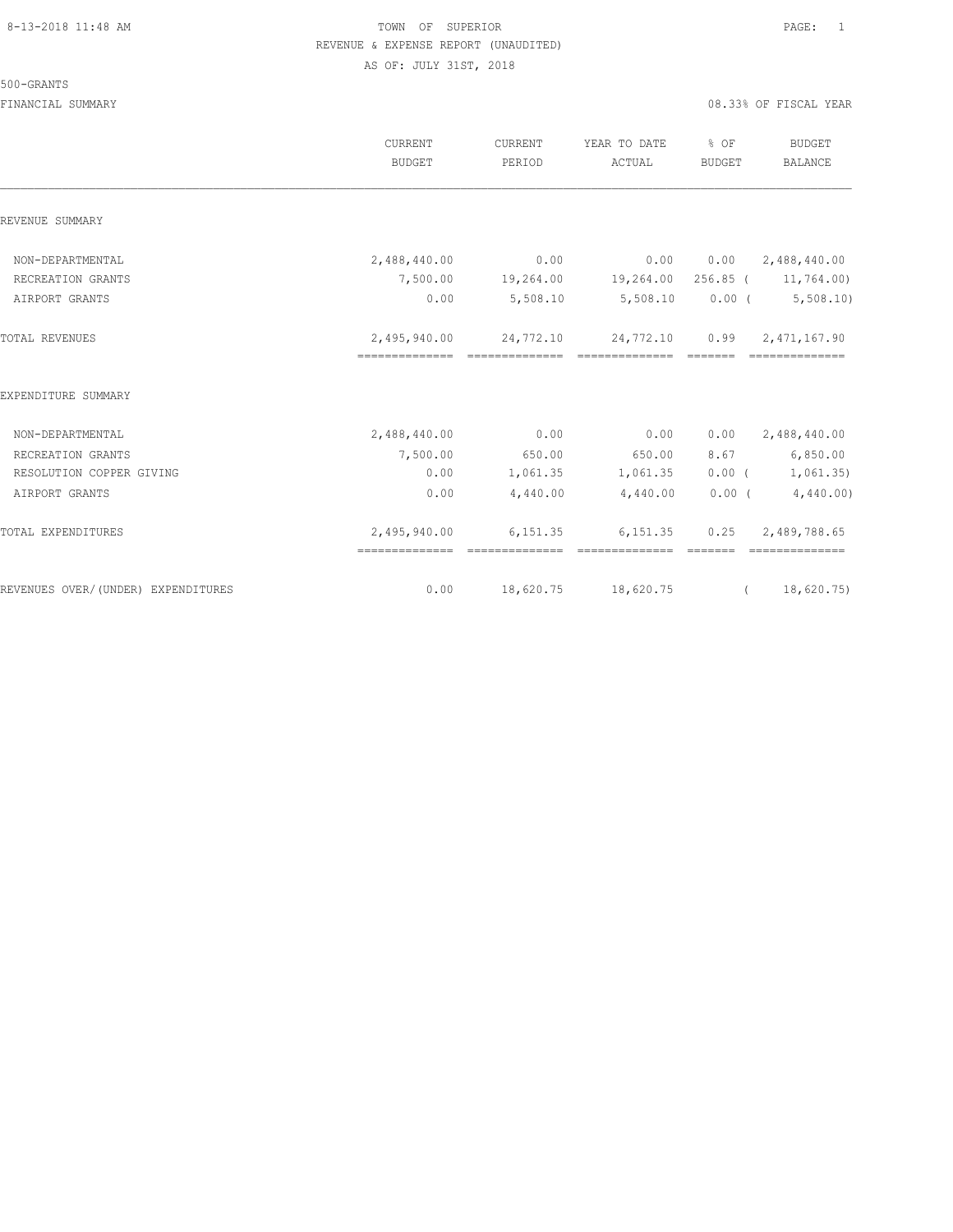# 510-Emergency Services

|                                    | <b>CURRENT</b><br><b>BUDGET</b> | CURRENT<br>PERIOD | YEAR TO DATE<br>ACTUAL          | % OF<br><b>BUDGET</b> | <b>BUDGET</b><br><b>BALANCE</b> |
|------------------------------------|---------------------------------|-------------------|---------------------------------|-----------------------|---------------------------------|
| REVENUE SUMMARY                    |                                 |                   |                                 |                       |                                 |
| RC EMERGENCY SERV-POLICE           | 200,000.00                      | 0.00              | 0.00                            | 0.00                  | 200,000.00                      |
| TOTAL REVENUES                     | 200,000.00<br>==============    | 0.00              | 0.00                            | 0.00                  | 200,000.00                      |
| EXPENDITURE SUMMARY                |                                 |                   |                                 |                       |                                 |
| RC EMERGENCY SERV-POLICE           | 200,000.00                      | 13,197.54         | 13,197.54                       | 6.60                  | 186,802.46                      |
| TOTAL EXPENDITURES                 | 200,000.00                      | 13,197.54         | 13,197.54                       | 6.60                  | 186,802.46                      |
|                                    |                                 |                   |                                 |                       |                                 |
| REVENUES OVER/(UNDER) EXPENDITURES | $0.00$ (                        |                   | $13, 197, 54$ ( $13, 197, 54$ ) |                       | 13,197.54                       |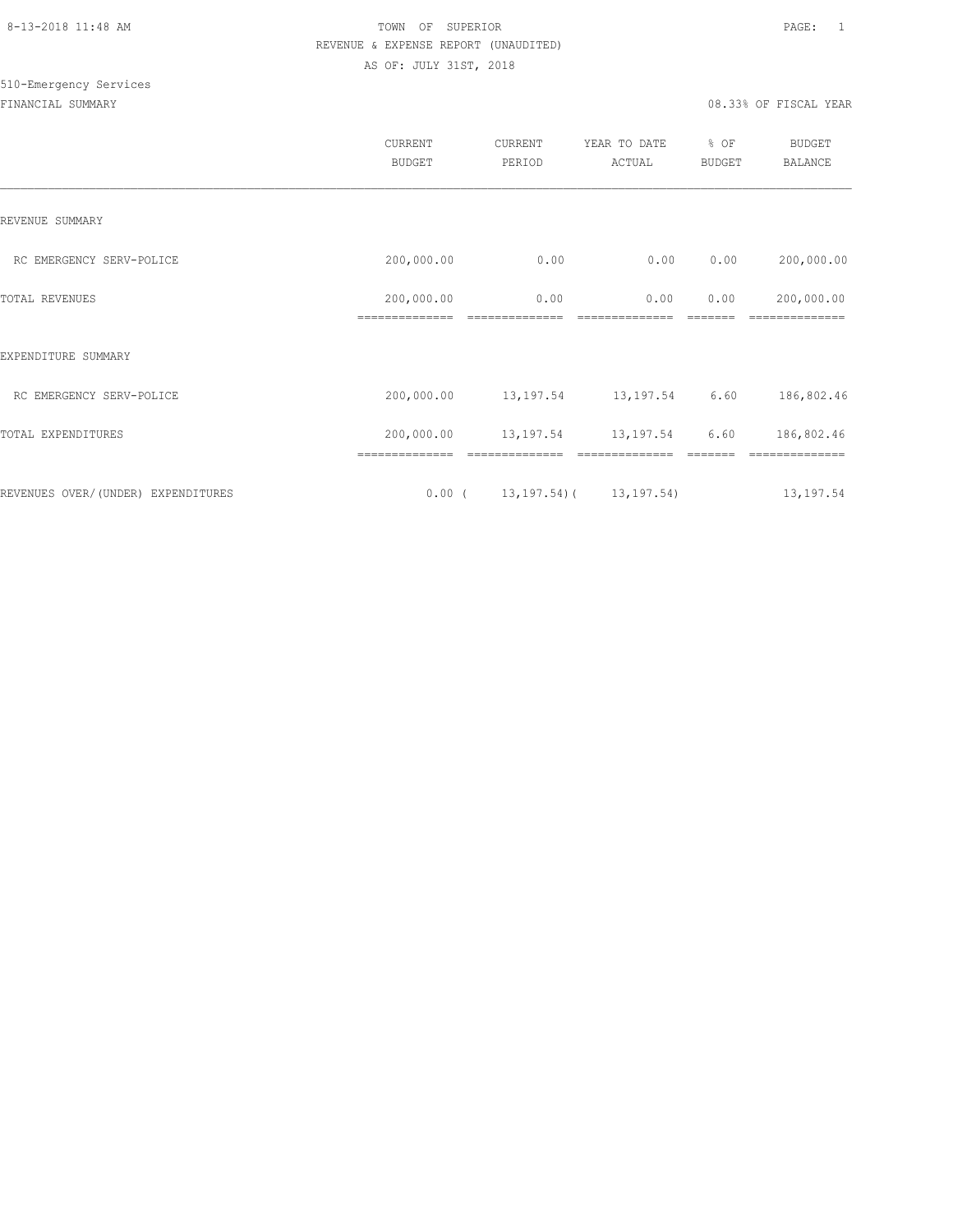| 8-13-2018 11:48 AM |
|--------------------|
|--------------------|

# TOWN OF SUPERIOR **Example 2018** 2014 11:48 PAGE: 1 REVENUE & EXPENSE REPORT (UNAUDITED) AS OF: JULY 31ST, 2018

|                     | CURRENT<br>BUDGET | CURRENT<br>PERIOD | YEAR TO DATE<br>ACTUAL | % OF<br>BUDGET | BUDGET<br>BALANCE   |
|---------------------|-------------------|-------------------|------------------------|----------------|---------------------|
| REVENUE SUMMARY     |                   |                   |                        |                |                     |
|                     | ==============    | ==============    | ==============         | --------       | --------------<br>. |
| EXPENDITURE SUMMARY |                   |                   |                        |                |                     |
|                     | ==============    | ==============    | ==============         | --------       | ==============      |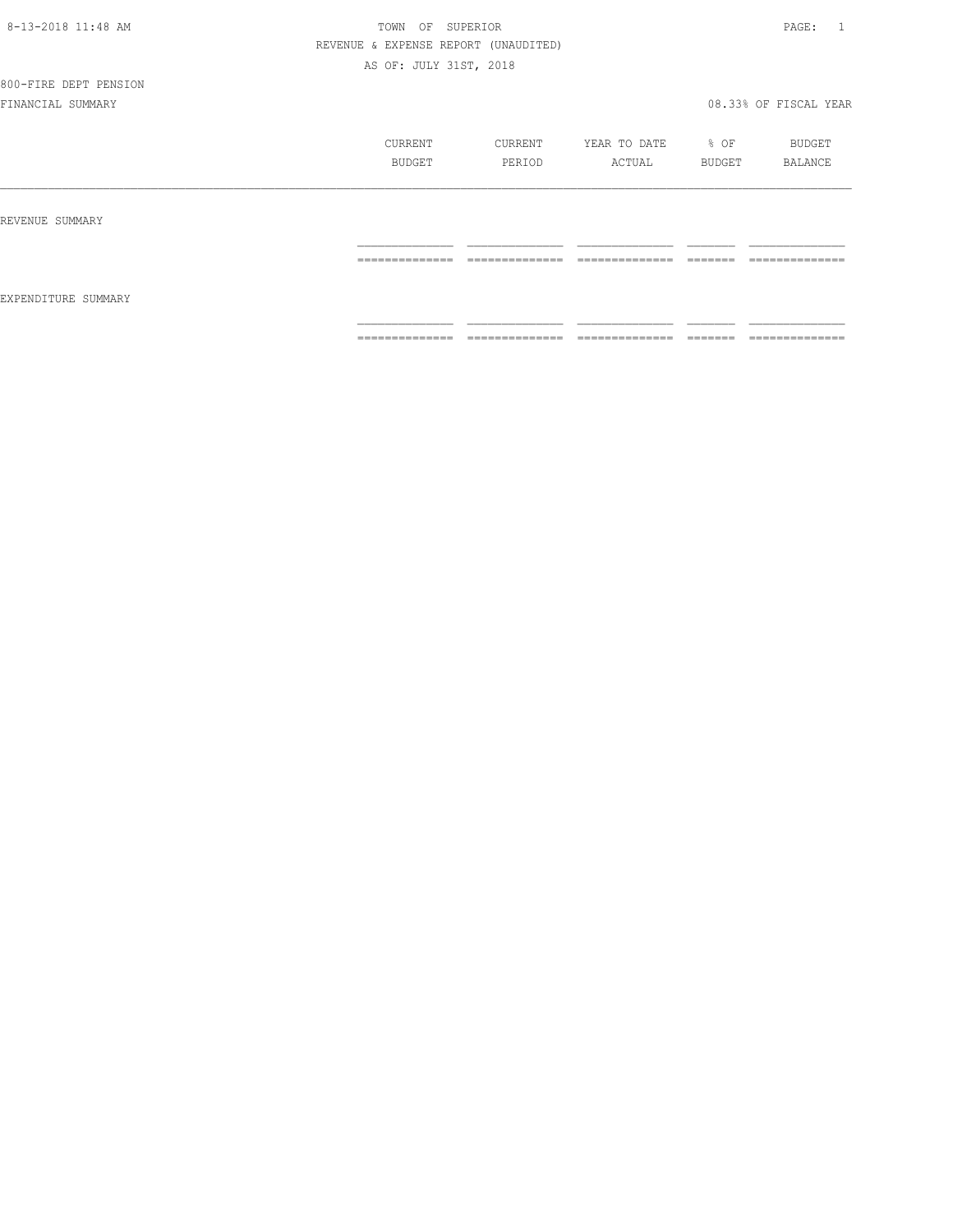810-LGIP

|                     | CURRENT<br>BUDGET                                                                                                                                                                                                                                                                                                                                                                                                                                                                      | CURRENT<br>PERIOD                                                                                                                                                                                                                                                                                                                                                                                                                                                                      | YEAR TO DATE<br>ACTUAL                                                                                                                                                                                                                                                                                                                                                                                                                                                                 | % OF<br>BUDGET      | BUDGET<br>BALANCE                                                                                                                                                                                                                                                                                                                                                                                                                                                                            |
|---------------------|----------------------------------------------------------------------------------------------------------------------------------------------------------------------------------------------------------------------------------------------------------------------------------------------------------------------------------------------------------------------------------------------------------------------------------------------------------------------------------------|----------------------------------------------------------------------------------------------------------------------------------------------------------------------------------------------------------------------------------------------------------------------------------------------------------------------------------------------------------------------------------------------------------------------------------------------------------------------------------------|----------------------------------------------------------------------------------------------------------------------------------------------------------------------------------------------------------------------------------------------------------------------------------------------------------------------------------------------------------------------------------------------------------------------------------------------------------------------------------------|---------------------|----------------------------------------------------------------------------------------------------------------------------------------------------------------------------------------------------------------------------------------------------------------------------------------------------------------------------------------------------------------------------------------------------------------------------------------------------------------------------------------------|
| REVENUE SUMMARY     |                                                                                                                                                                                                                                                                                                                                                                                                                                                                                        |                                                                                                                                                                                                                                                                                                                                                                                                                                                                                        |                                                                                                                                                                                                                                                                                                                                                                                                                                                                                        |                     |                                                                                                                                                                                                                                                                                                                                                                                                                                                                                              |
| EXPENDITURE SUMMARY | ---------------<br>----------------                                                                                                                                                                                                                                                                                                                                                                                                                                                    | ______________<br>---------------                                                                                                                                                                                                                                                                                                                                                                                                                                                      | ---------------<br>_______________                                                                                                                                                                                                                                                                                                                                                                                                                                                     | --------<br>------- | _______________<br>----------------                                                                                                                                                                                                                                                                                                                                                                                                                                                          |
|                     | $\begin{array}{cccccccccc} \multicolumn{2}{c}{} & \multicolumn{2}{c}{} & \multicolumn{2}{c}{} & \multicolumn{2}{c}{} & \multicolumn{2}{c}{} & \multicolumn{2}{c}{} & \multicolumn{2}{c}{} & \multicolumn{2}{c}{} & \multicolumn{2}{c}{} & \multicolumn{2}{c}{} & \multicolumn{2}{c}{} & \multicolumn{2}{c}{} & \multicolumn{2}{c}{} & \multicolumn{2}{c}{} & \multicolumn{2}{c}{} & \multicolumn{2}{c}{} & \multicolumn{2}{c}{} & \multicolumn{2}{c}{} & \multicolumn{2}{c}{} & \mult$ | $\begin{array}{cccccccccc} \multicolumn{2}{c}{} & \multicolumn{2}{c}{} & \multicolumn{2}{c}{} & \multicolumn{2}{c}{} & \multicolumn{2}{c}{} & \multicolumn{2}{c}{} & \multicolumn{2}{c}{} & \multicolumn{2}{c}{} & \multicolumn{2}{c}{} & \multicolumn{2}{c}{} & \multicolumn{2}{c}{} & \multicolumn{2}{c}{} & \multicolumn{2}{c}{} & \multicolumn{2}{c}{} & \multicolumn{2}{c}{} & \multicolumn{2}{c}{} & \multicolumn{2}{c}{} & \multicolumn{2}{c}{} & \multicolumn{2}{c}{} & \mult$ | $\begin{array}{cccccccccc} \multicolumn{2}{c}{} & \multicolumn{2}{c}{} & \multicolumn{2}{c}{} & \multicolumn{2}{c}{} & \multicolumn{2}{c}{} & \multicolumn{2}{c}{} & \multicolumn{2}{c}{} & \multicolumn{2}{c}{} & \multicolumn{2}{c}{} & \multicolumn{2}{c}{} & \multicolumn{2}{c}{} & \multicolumn{2}{c}{} & \multicolumn{2}{c}{} & \multicolumn{2}{c}{} & \multicolumn{2}{c}{} & \multicolumn{2}{c}{} & \multicolumn{2}{c}{} & \multicolumn{2}{c}{} & \multicolumn{2}{c}{} & \mult$ |                     | $\begin{array}{c} \multicolumn{2}{c} {\textbf{1}} & \multicolumn{2}{c} {\textbf{2}} & \multicolumn{2}{c} {\textbf{3}} & \multicolumn{2}{c} {\textbf{4}} \\ \multicolumn{2}{c} {\textbf{2}} & \multicolumn{2}{c} {\textbf{3}} & \multicolumn{2}{c} {\textbf{4}} & \multicolumn{2}{c} {\textbf{5}} & \multicolumn{2}{c} {\textbf{6}} \\ \multicolumn{2}{c} {\textbf{4}} & \multicolumn{2}{c} {\textbf{5}} & \multicolumn{2}{c} {\textbf{6}} & \multicolumn{2}{c} {\textbf{6}} & \multicolumn{$ |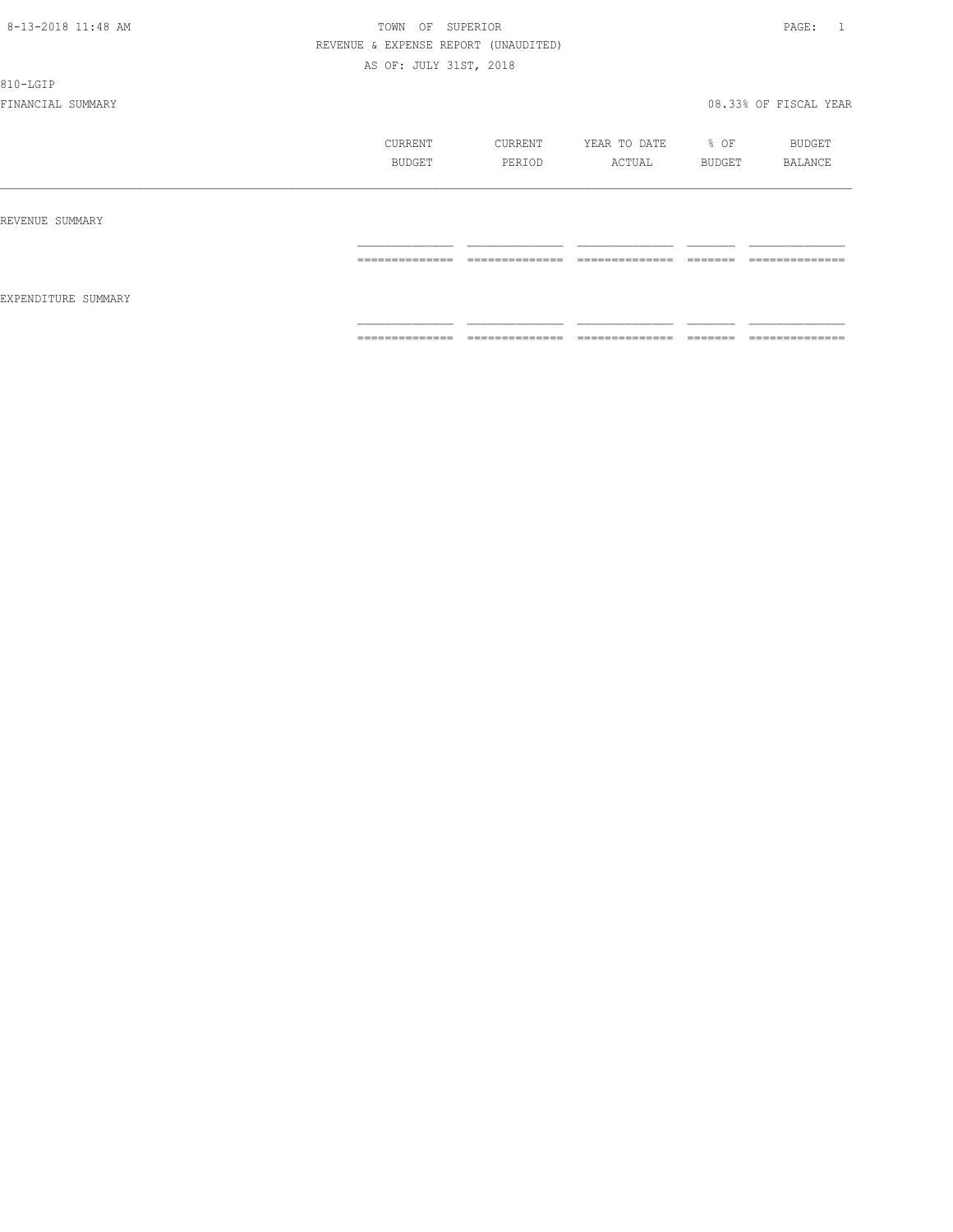#### 820-EXPLORERS

|                     | CURRENT<br>BUDGET | CURRENT<br>PERIOD               | YEAR TO DATE<br>ACTUAL | % OF<br>BUDGET                                                                                                                                                                                                                                                                                                                                                                                                                                                                                                           | BUDGET<br>BALANCE |
|---------------------|-------------------|---------------------------------|------------------------|--------------------------------------------------------------------------------------------------------------------------------------------------------------------------------------------------------------------------------------------------------------------------------------------------------------------------------------------------------------------------------------------------------------------------------------------------------------------------------------------------------------------------|-------------------|
| REVENUE SUMMARY     |                   |                                 |                        |                                                                                                                                                                                                                                                                                                                                                                                                                                                                                                                          |                   |
|                     | ==============    | --------------<br>------------- | ==============         | -------<br>-------                                                                                                                                                                                                                                                                                                                                                                                                                                                                                                       | ==============    |
| EXPENDITURE SUMMARY |                   |                                 |                        |                                                                                                                                                                                                                                                                                                                                                                                                                                                                                                                          |                   |
|                     | ==============    | ==============                  | ==============         | $\qquad \qquad = \qquad \qquad = \qquad \qquad = \qquad \qquad = \qquad \qquad = \qquad \qquad = \qquad \qquad = \qquad \qquad = \qquad \qquad = \qquad \qquad = \qquad \qquad = \qquad \qquad = \qquad \qquad = \qquad \qquad = \qquad \qquad = \qquad \qquad = \qquad \qquad = \qquad \qquad = \qquad \qquad = \qquad \qquad = \qquad \qquad = \qquad \qquad = \qquad \qquad = \qquad \qquad = \qquad \qquad = \qquad \qquad = \qquad \qquad = \qquad \qquad = \qquad \qquad = \qquad \qquad = \qquad \qquad = \qquad$ | ==============    |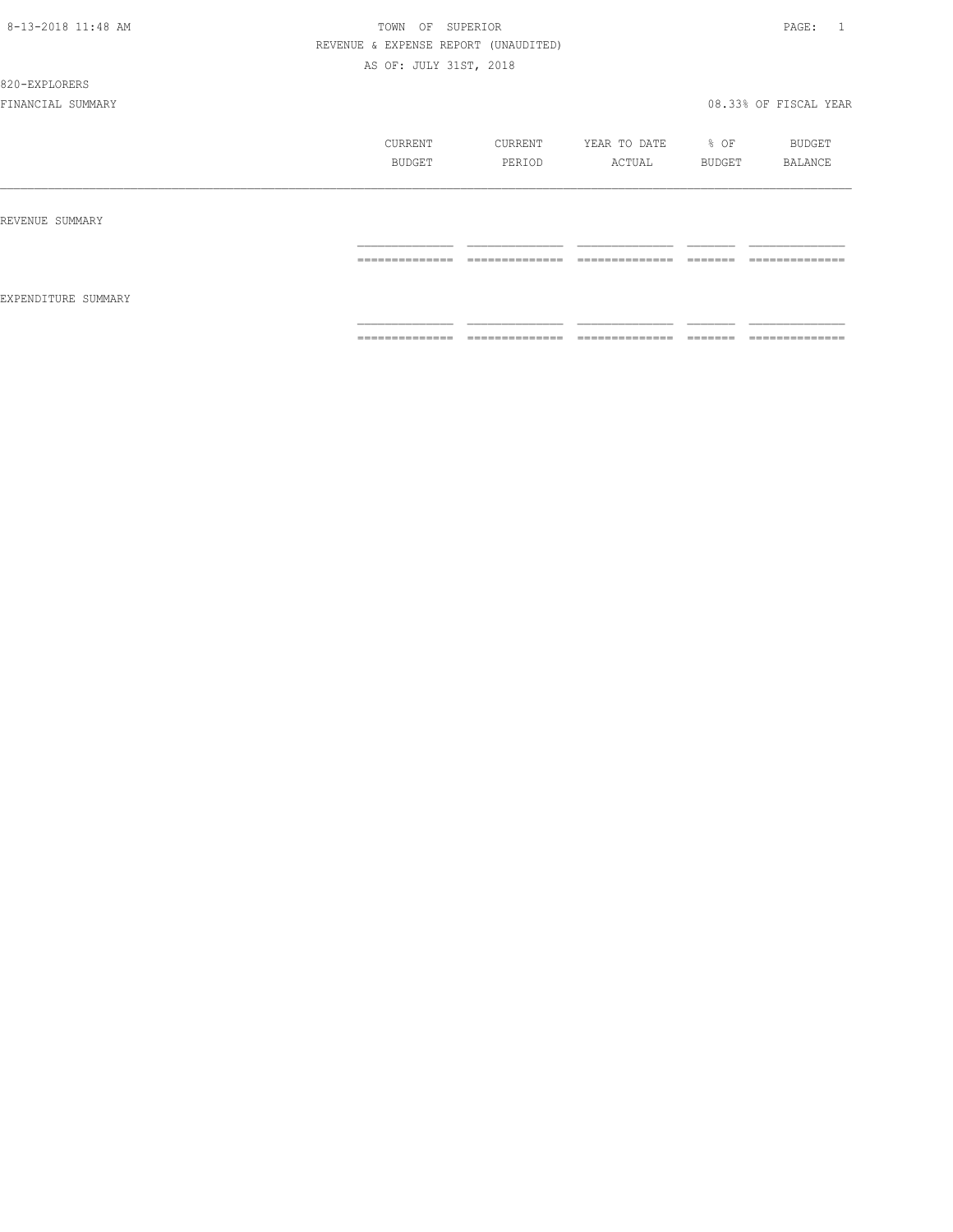830-TOYS FOR TOTS

|                     | CURRENT<br>BUDGET    | CURRENT<br>PERIOD   | YEAR TO DATE<br>ACTUAL | % OF<br>BUDGET     | BUDGET<br>BALANCE              |
|---------------------|----------------------|---------------------|------------------------|--------------------|--------------------------------|
| REVENUE SUMMARY     | ---------------<br>. | --------------<br>. | --------------<br>.    | -------<br>------- | --------------<br>------------ |
| EXPENDITURE SUMMARY |                      |                     |                        |                    |                                |
|                     | ==============       | ==============      | ==============         |                    | ==============                 |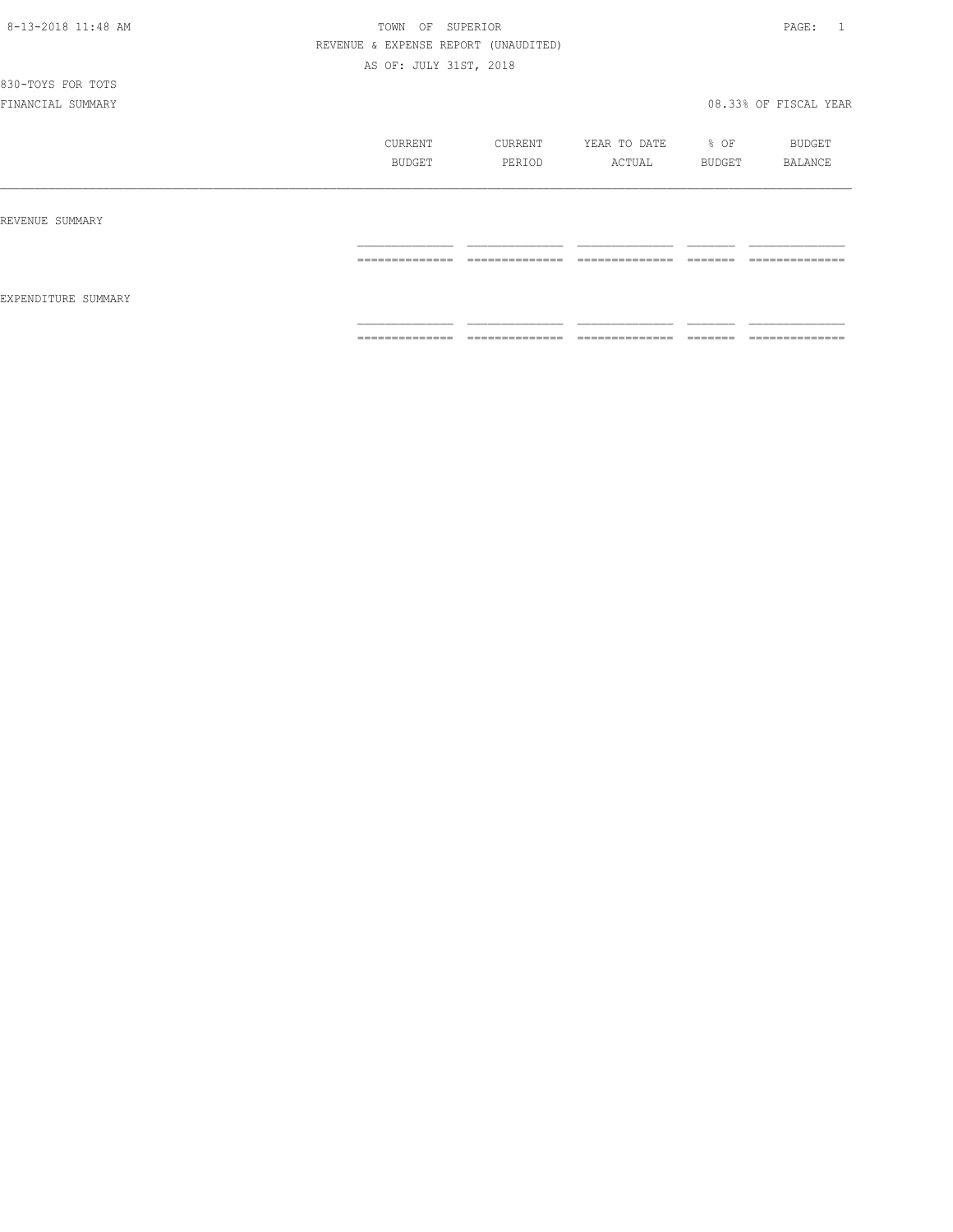| 8-13-2018 11:48 AM |
|--------------------|
|--------------------|

# TOWN OF SUPERIOR **Example 2018** 2014 11:48 PAGE: 1 REVENUE & EXPENSE REPORT (UNAUDITED) AS OF: JULY 31ST, 2018

|                     | CURRENT<br><b>BUDGET</b> | CURRENT<br>PERIOD | YEAR TO DATE<br>ACTUAL | $8$ OF<br>BUDGET   | BUDGET<br>BALANCE                 |
|---------------------|--------------------------|-------------------|------------------------|--------------------|-----------------------------------|
| REVENUE SUMMARY     |                          |                   |                        |                    |                                   |
| EXPENDITURE SUMMARY | ==============           | ==============    | ==============         | -------<br>------- | --------------<br>--------------- |
|                     | ==============           | ==============    | ==============         |                    | ==============                    |